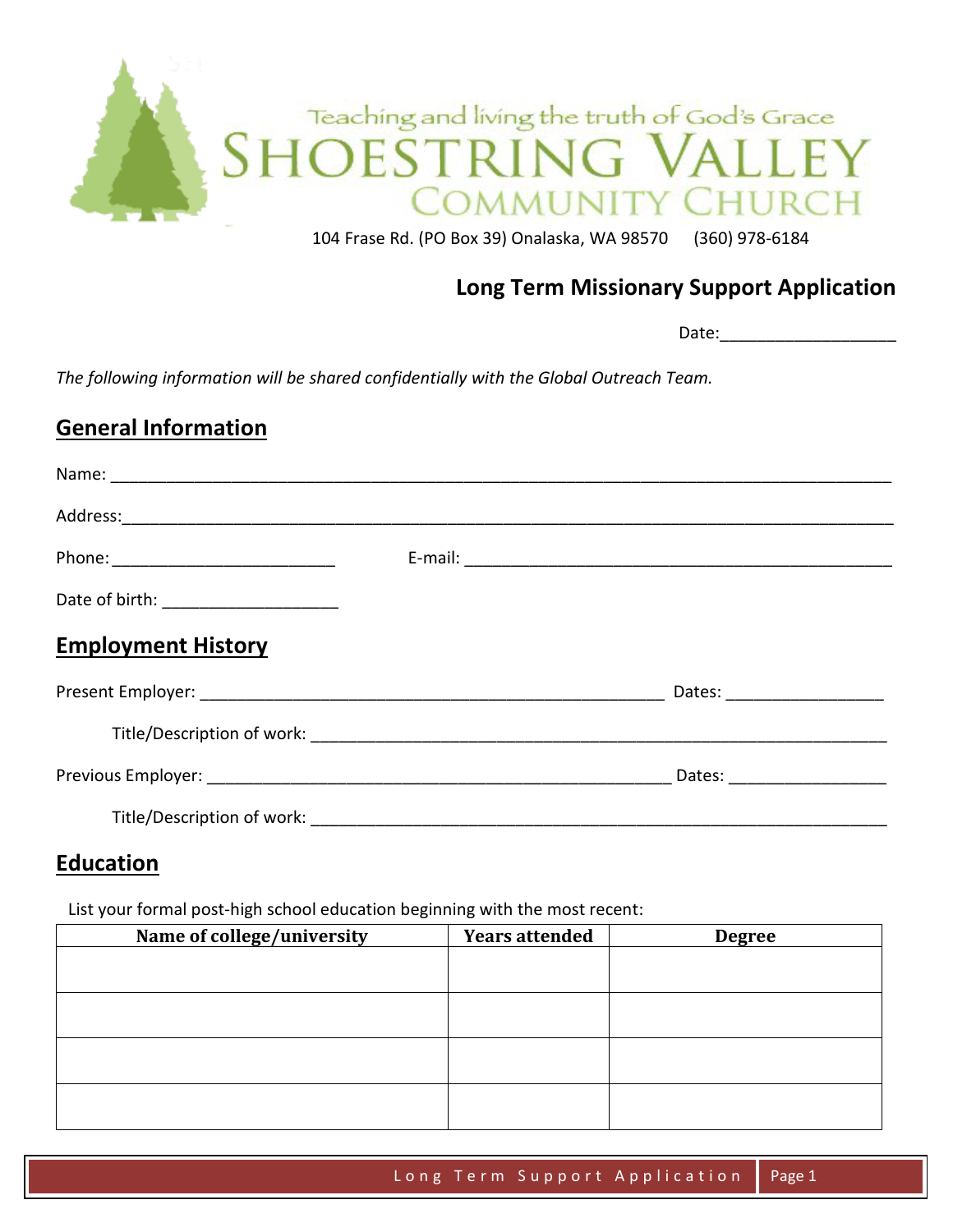## **Church Information**

What church do you attend? \_\_\_\_\_\_\_\_\_\_\_\_\_\_\_\_\_\_\_\_\_\_\_\_\_\_\_\_\_\_\_\_\_\_\_\_\_\_\_\_\_\_\_\_\_\_\_\_\_\_\_\_\_\_\_\_\_\_\_\_\_\_\_\_\_

How long have you been attending? \_\_\_\_\_\_\_\_\_\_\_\_\_\_\_\_\_\_\_

After reviewing SVCC's Statement of Faith, are you in full agreement? If not, please indicate the sections with which you disagree. See our web page on the SVCC's Beliefs [here.](http://www.svcchurch.com/about-us/beliefs/)

Describe your current involvement in your church, including participation in small groups, various areas of ministry, etc. How have you exercised your gifts, talents, and abilities in a way that has edified the church?

Indicate other activities of Christian service or churches in which you have been involved in the past.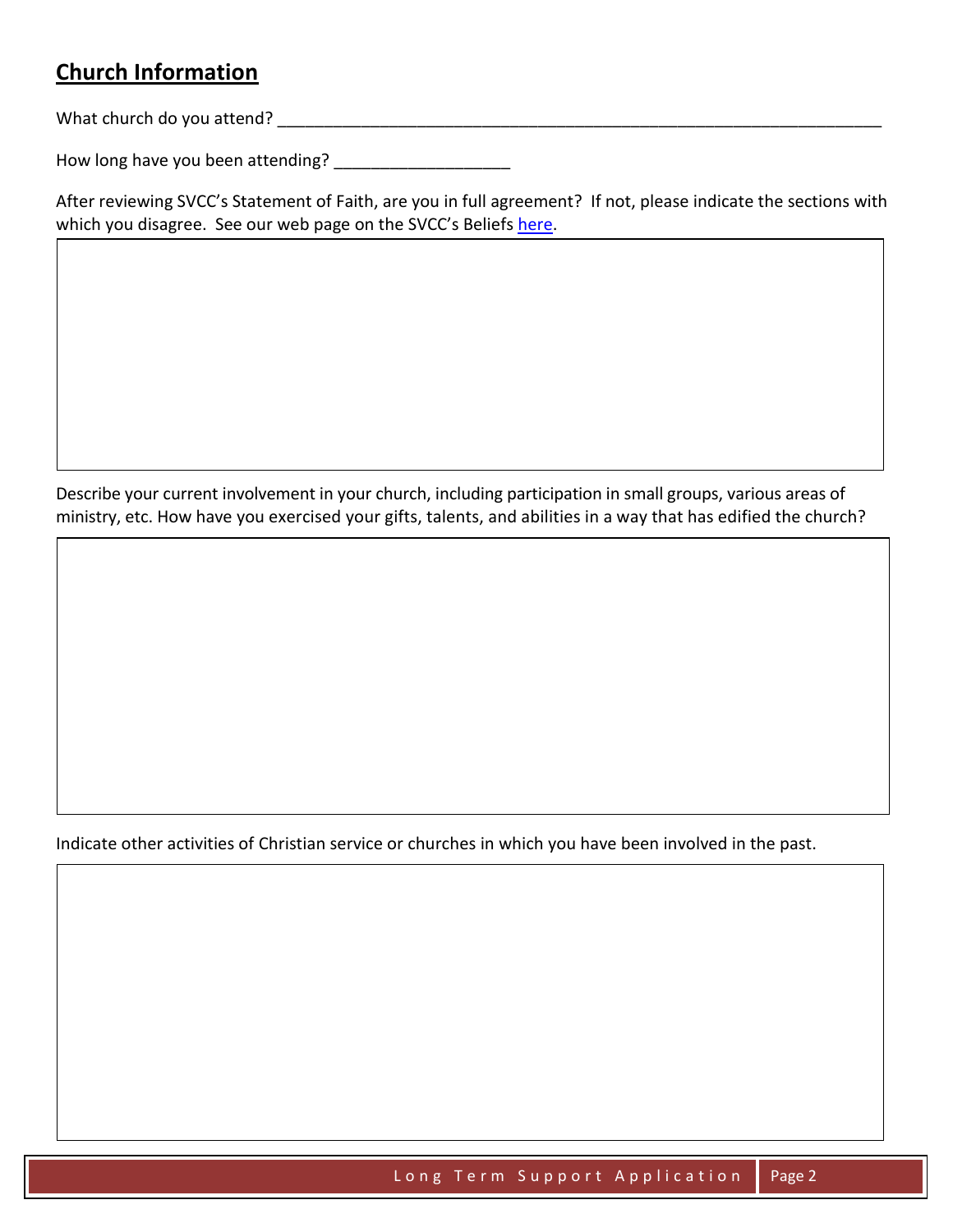# **Christian History**

Describe how you came to have a personal relationship with Jesus Christ: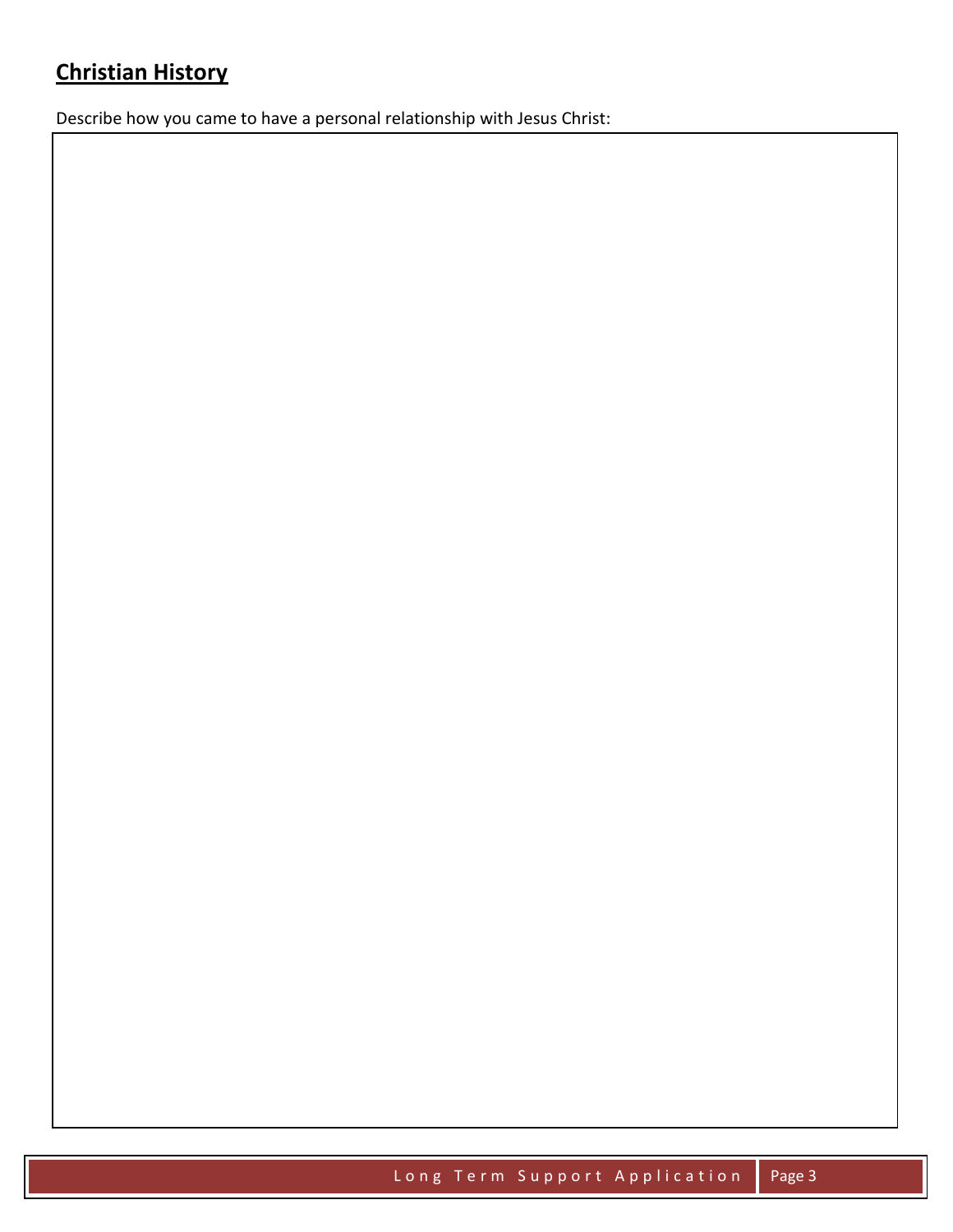What factors have been significant in helping you to grow in Christ?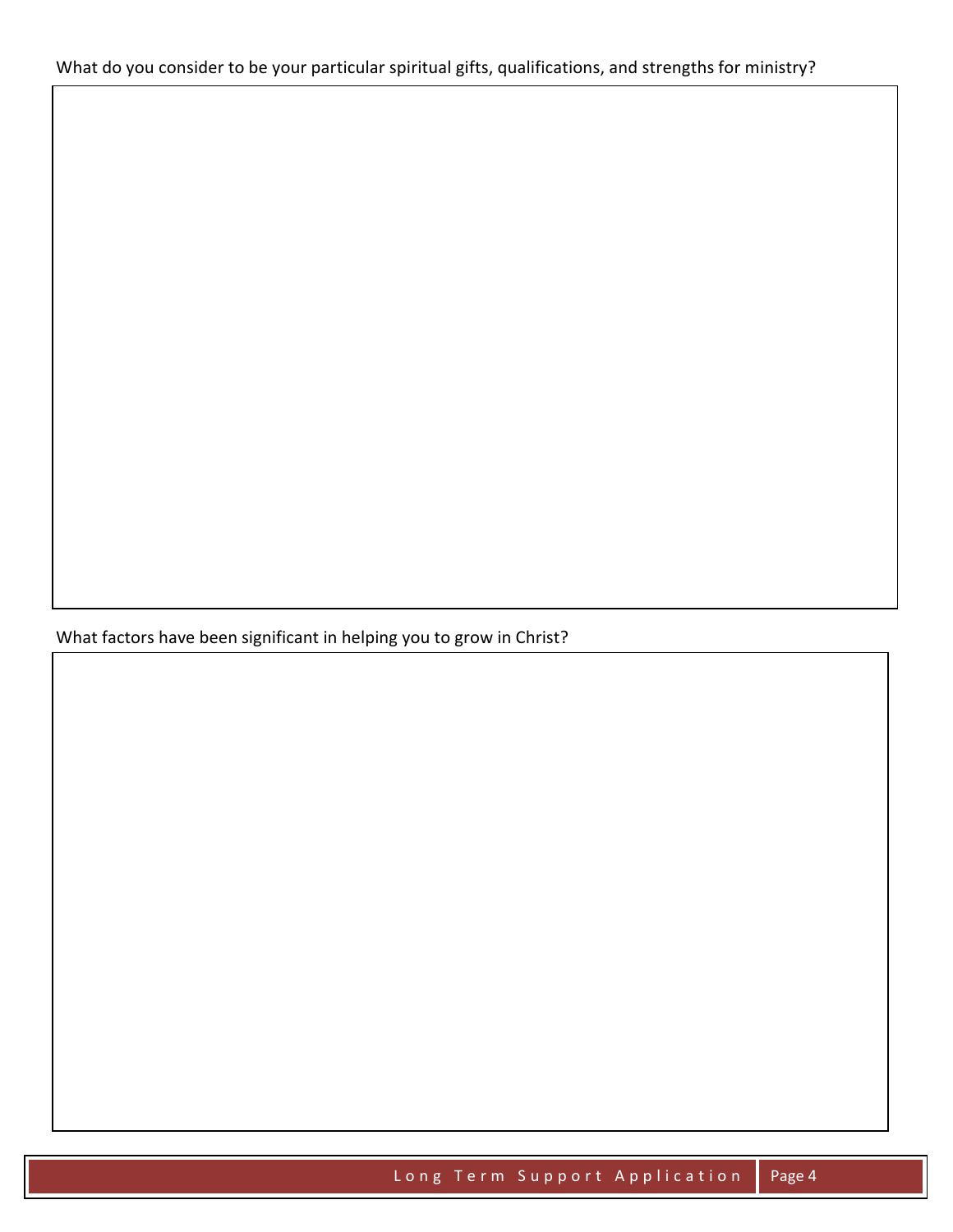What experience have you had in leading people to Christ and/or discipling people?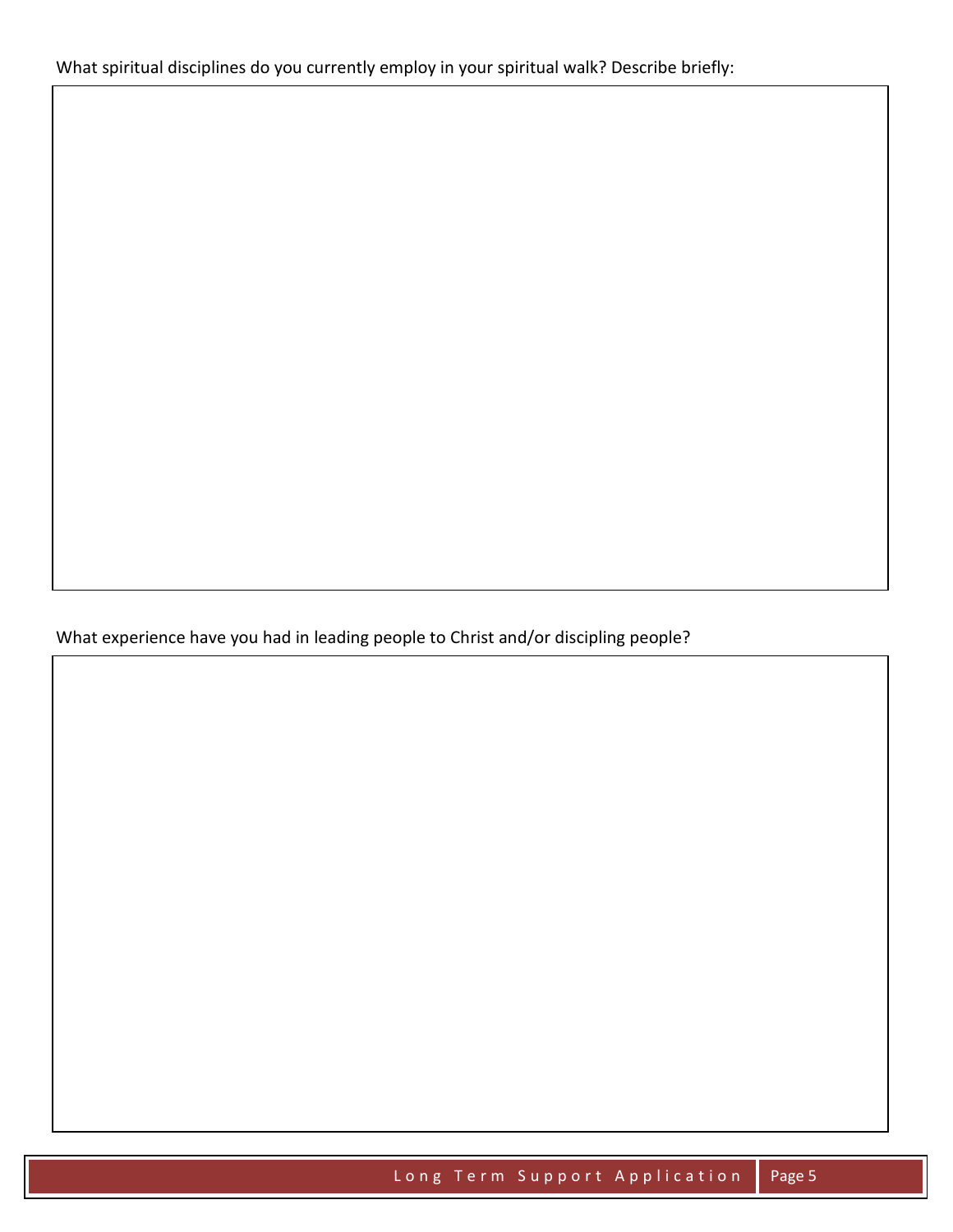## **Family**

| <b>Spouse Name</b> |                                     | <b>Spouse Birthdate and Age</b> |         | <b>Spouse Health concerns</b> |         |  |
|--------------------|-------------------------------------|---------------------------------|---------|-------------------------------|---------|--|
|                    | If applicable, spouse and children: |                                 |         |                               |         |  |
|                    | Marital Satus:                      | single                          | married | divorced                      | widowed |  |

| <b>Child Name</b> | <b>Child Birthdate and Age</b> | <b>Child Health concerns</b> |
|-------------------|--------------------------------|------------------------------|
|                   |                                |                              |
|                   |                                |                              |
|                   |                                |                              |
|                   |                                |                              |
|                   |                                |                              |

What does your spouse intend to do while on the mission field?

What are your plans for educating your children?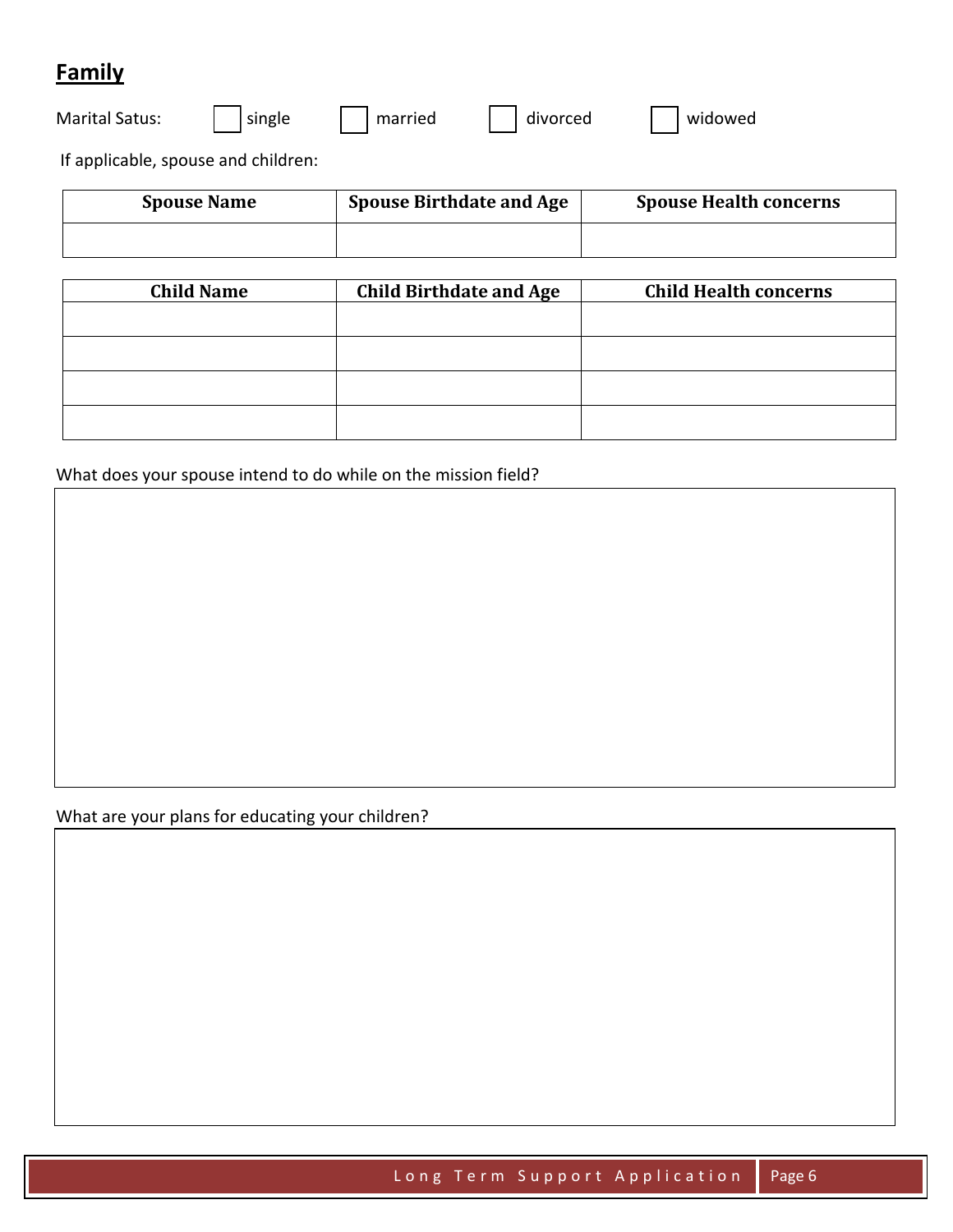If you are married, describe the health of your marriage: (Do you have an evident love and respect for one another that is clear to those who know you best? How do you handle and resolve conflicts with your spouse? Do you have any issues with adultery or emotional affairs? Have you and your spouse discussed healthy boundaries in relating to the opposite sex?)

Husbands: What are you doing to spiritually lead your family?

Describe for us the Biblical view of sex and whether you agree with it.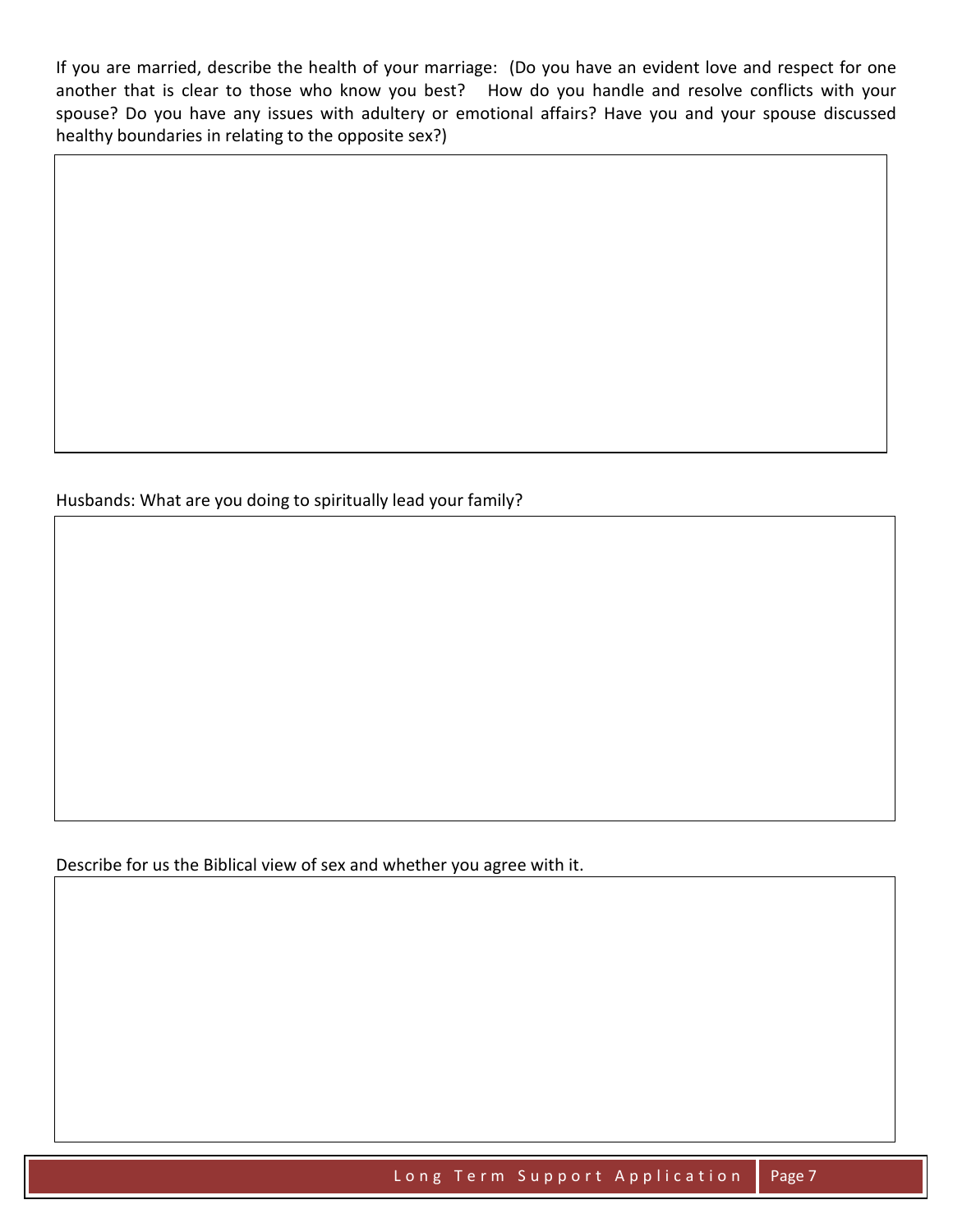What kind of disciplines and/or preventative measures do you have in place to keep yourself from sexual sin?

Describe the family you grew up in and what your family life was like. What positive aspects of your upbringing have influenced who you are now? What challenges do you continue to face related to your upbringing?

What are your immediate family's feelings about your interest in serving cross-culturally? Would you anticipate their support if you were to become a missionary?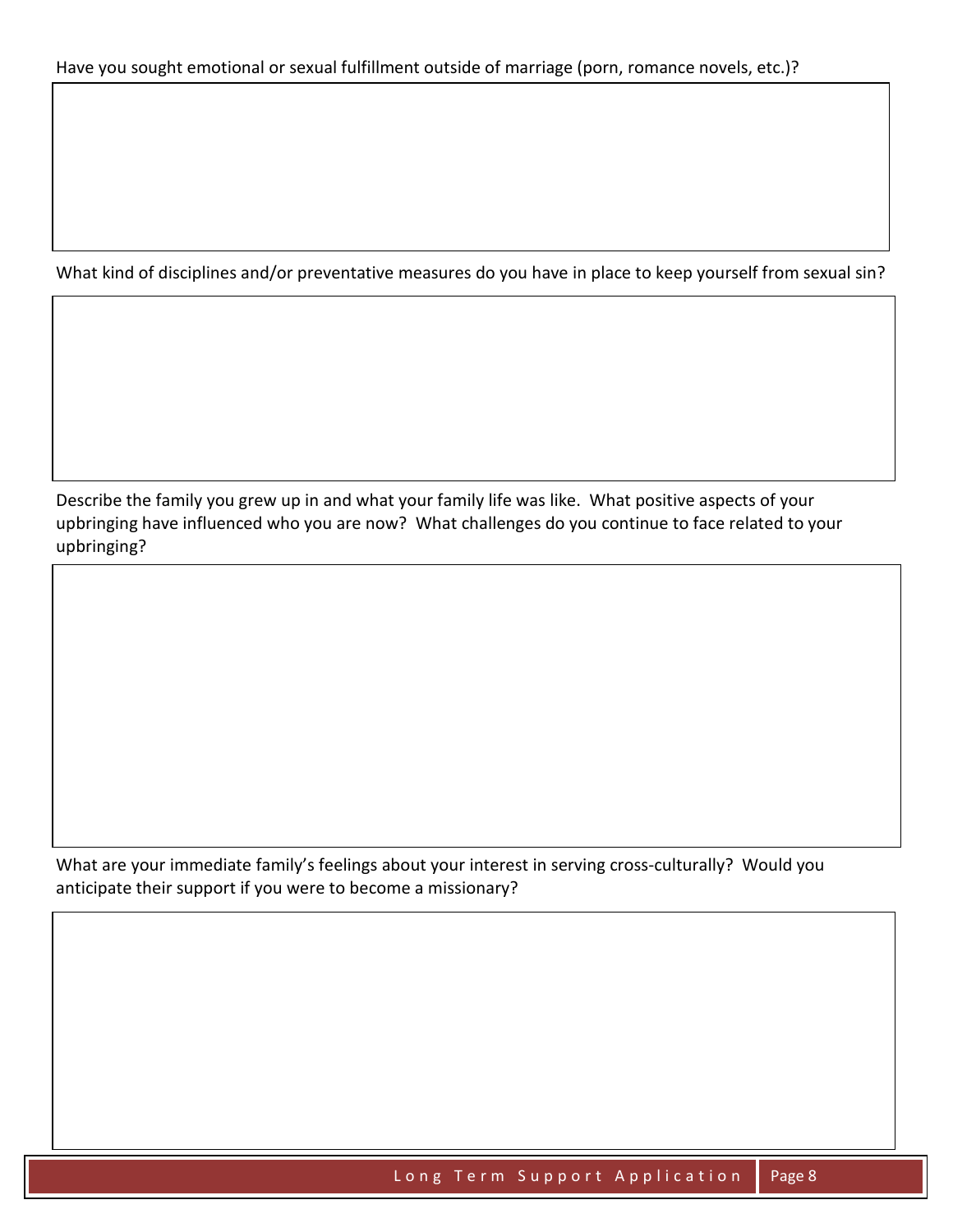## **Missionary Preparation**

Briefly describe your personal calling to missionary/cross-cultural work. (Why do you want to be involved in missions? What has motivated you? How has the Lord led you?)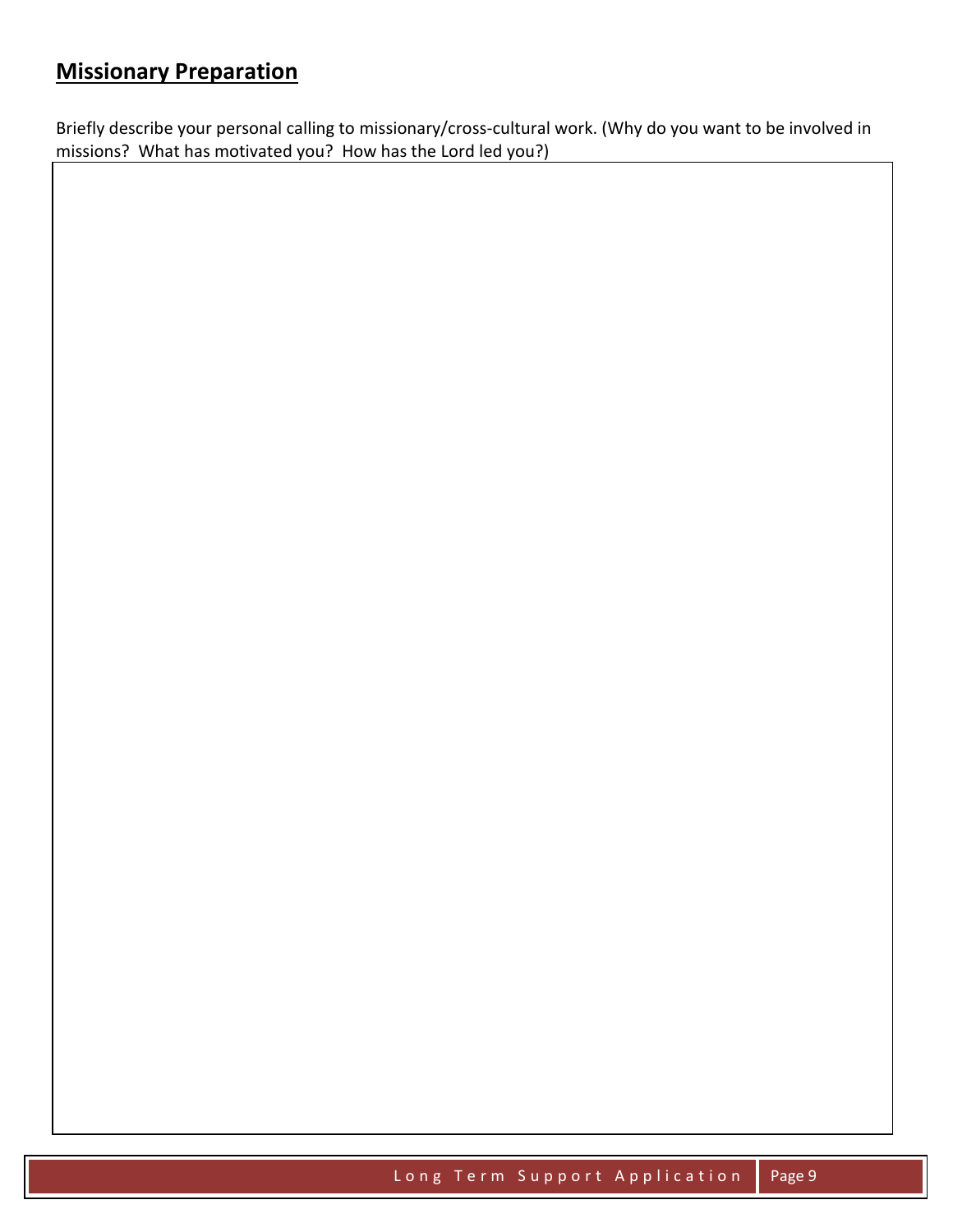Describe the opportunity you want us to know about...the country, people, agency you will serve with, length of proposed commitment, etc.:

Describe what specifically you expect to be doing. Why do you think that you are uniquely suited to be part of this ministry? What have you done here at home that you hope to do abroad?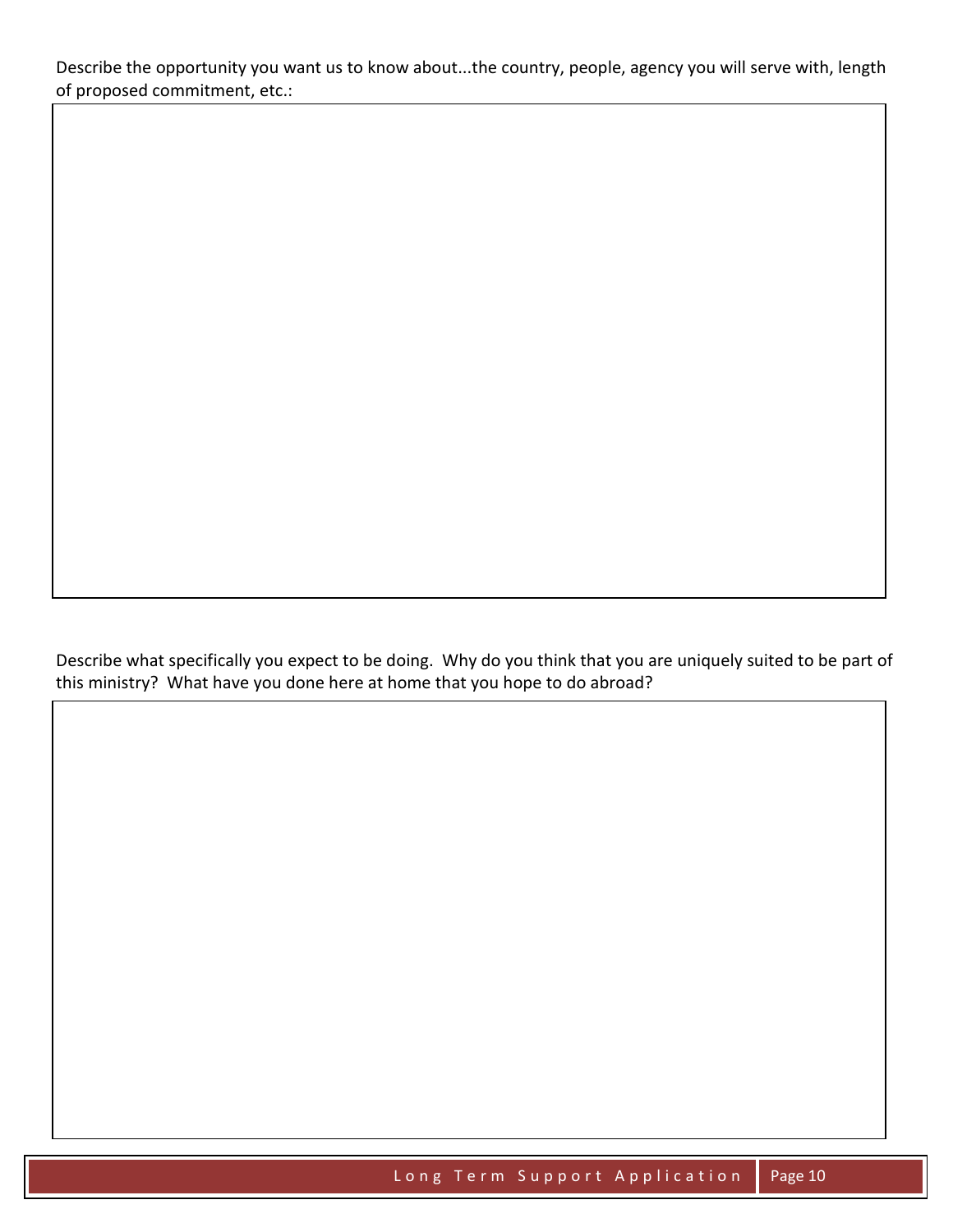| What is the projected start date of your ministry?     |  |
|--------------------------------------------------------|--|
| How long do you anticipate serving with this ministry? |  |

Describe any previous experience you have had with overseas mission work:

| Are you currently in dept?                                                                                                                                                                                                                                                                                                                                                                                                                                       |  |  |  |
|------------------------------------------------------------------------------------------------------------------------------------------------------------------------------------------------------------------------------------------------------------------------------------------------------------------------------------------------------------------------------------------------------------------------------------------------------------------|--|--|--|
| If you are in dept, then how much is the debt? _________________________________                                                                                                                                                                                                                                                                                                                                                                                 |  |  |  |
| What is the approximate support figure you are being asked to raise?                                                                                                                                                                                                                                                                                                                                                                                             |  |  |  |
|                                                                                                                                                                                                                                                                                                                                                                                                                                                                  |  |  |  |
| Mission agency name:                                                                                                                                                                                                                                                                                                                                                                                                                                             |  |  |  |
| Address:                                                                                                                                                                                                                                                                                                                                                                                                                                                         |  |  |  |
| <b>Mission Agency Representative:</b>                                                                                                                                                                                                                                                                                                                                                                                                                            |  |  |  |
| Phone number: and the state of the state of the state of the state of the state of the state of the state of the state of the state of the state of the state of the state of the state of the state of the state of the state<br>Email: Email: All and the state of the state of the state of the state of the state of the state of the state of the state of the state of the state of the state of the state of the state of the state of the state of the s |  |  |  |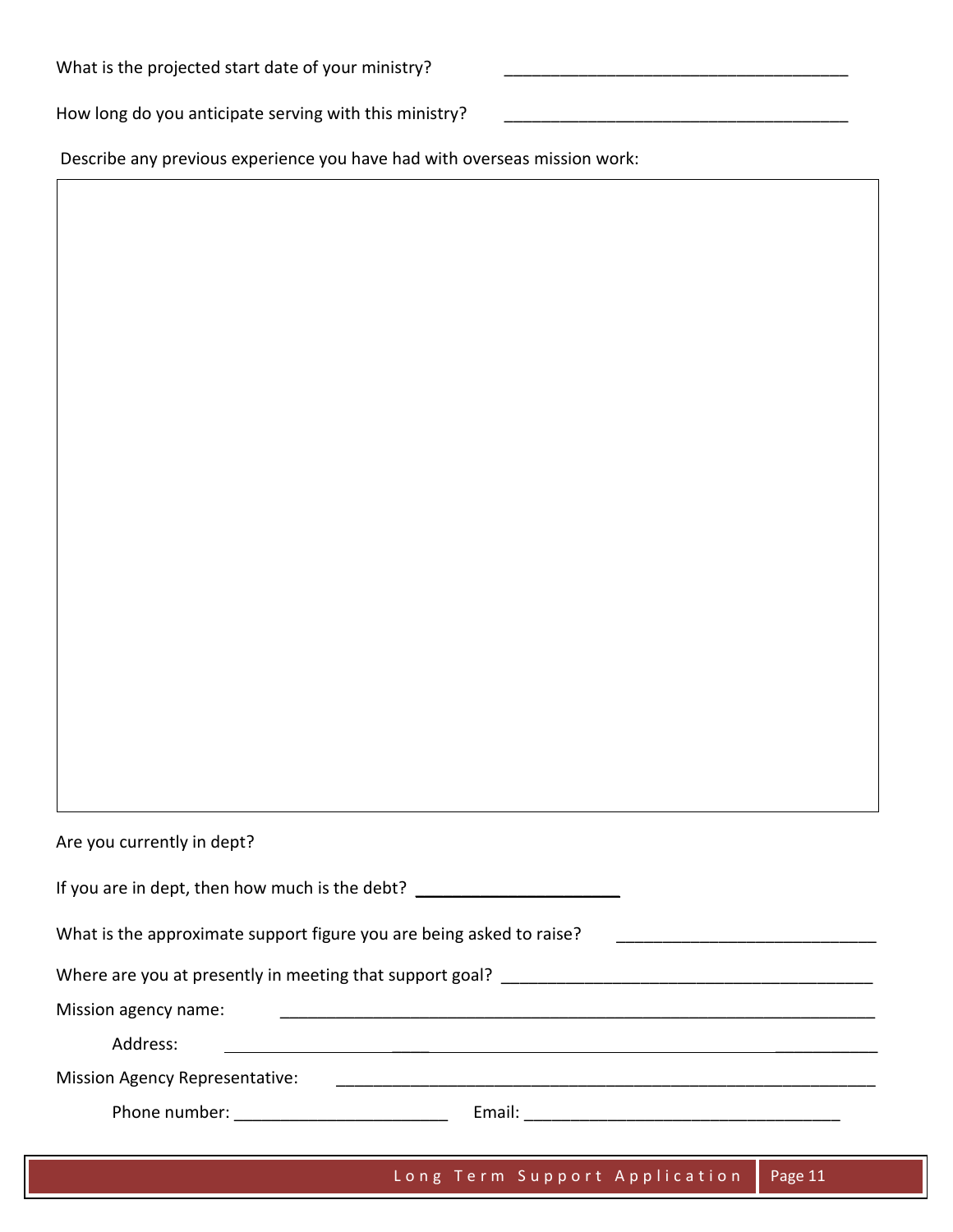## **Character**

Rate yourself on a scale from  $1 - 10$ , 1 meaning rarely and 10 meaning consistently. Humility: Would others call you "humble?" Do you admit when you are wrong? Teachable Spirit: Are you willing to learn from others? Adaptability: How you cope with change? Submissiveness: Have you demonstrated that you can submit to authority? Willingness to suffer: How do you handle adversity and difficulty? Servanthood: Do you have a track record of service? Have you helped "carry the load" of ministry at SVCC or in your local church/ministry?

How do you handle criticism?

Are you aware of instances where you hurt someone (intentionally or not) which have not been reconciled?

If you answered yes, what is the reason that the situation has not been resolved?

Have you ever been arrested for, had an allegation lodged against you for, or been involved in inappropriate activity that would adversely impact your testimony or ministry in a foreign field?